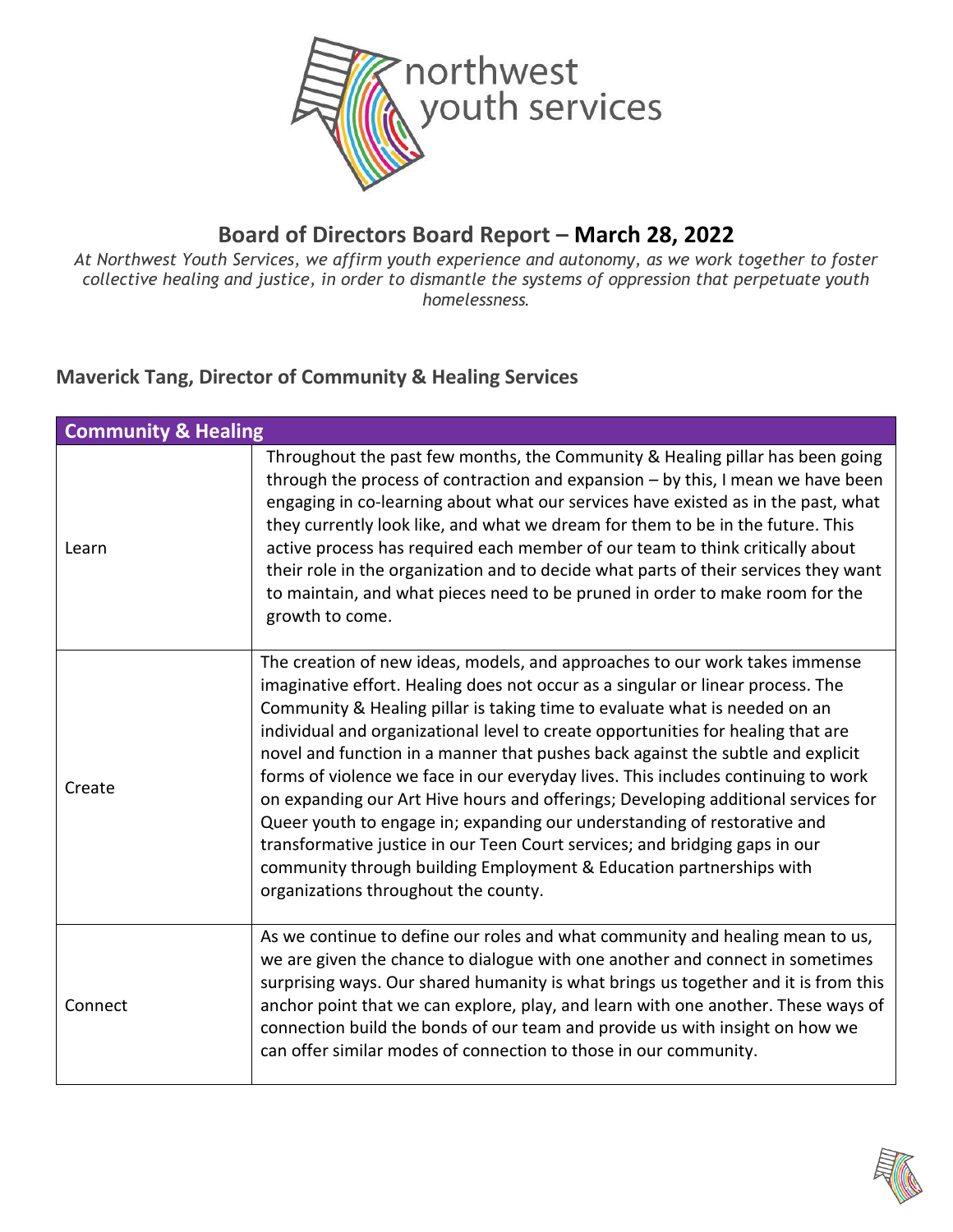#### **Mandi Rothman, Director of Advancement**

| <b>Advancement</b> |                                                                                                                                                                                                                                                                                                                                                                                                                                                                                                                                                                                                                                                                                                                                                                                                                                                                                                                                                                                                                                                                 |
|--------------------|-----------------------------------------------------------------------------------------------------------------------------------------------------------------------------------------------------------------------------------------------------------------------------------------------------------------------------------------------------------------------------------------------------------------------------------------------------------------------------------------------------------------------------------------------------------------------------------------------------------------------------------------------------------------------------------------------------------------------------------------------------------------------------------------------------------------------------------------------------------------------------------------------------------------------------------------------------------------------------------------------------------------------------------------------------------------|
| Learn              | Over the course of the past few months, it feels as if the Advancement<br>Departments has had to completely rebuild. We've identified unnecessarily siloed<br>processes, both within the department as well as externally, and are working to<br>build a more inclusive department. This includes establishing better<br>communication routes via our website, cross training department liaisons in order<br>to ensure program information is up-to-date and working with program leads to<br>have better clarity of their needs.<br>We've also begun leaning out our processes and continue to eyeball ways to<br>minimize less than necessary spending. Every penny we spend needs to build<br>capacity, whether that be by helping ensure more efficient processes for the team<br>or by creating more intentional communication avenues.                                                                                                                                                                                                                   |
| Create             | We're working to create opportunity for more diversified investments by<br>partnering with The Giving Block in order to accept crypto donations as well as<br>CARS vehicle donation program. We're continuing to create capacity by<br>onboarding two additional staff members. Sophia Roberts is currently<br>transitioning from her role as a T-RAP Coordinator into the role of Grants<br>Coordinator. With that addition, we've looked at how to better structure our<br>processes, in order to ensure future staff transition doesn't hamper our funding<br>efforts. Going forward, our grants process will follow a structured project<br>management process to ensure all stakeholders are involved in the application<br>and reporting, and also to help everyone better understand how to identify<br>funding opportunities more in line with our mission, vision, and values.<br>Amy Kendi has begun her AmeriCorps VISTA service with NWYS, and will assist in<br>building out tangible assets to fill the needs of services, like The Ground Floor. |
| Connect            | Connection is the foundation of Advancement work. We're working tirelessly to<br>ensure stakeholders are abreast of our work, while engaging new sectors of<br>support and advocacy. Whatcom County efforts have been robust over the years,<br>with Skagit falling behind in the community engagement arena. Efforts to connect<br>with the community have been successful and continue with area service clubs,<br>economic development organizations, churches, businesses, and local<br>government.<br>With two community events planned for this year, volunteers and interns are<br>more important than ever. Talks have begun with professors from WWU's Human<br>Services and Nonprofit Management classes in order to provide opportunity for<br>students while augmenting agency staffing needs.                                                                                                                                                                                                                                                      |

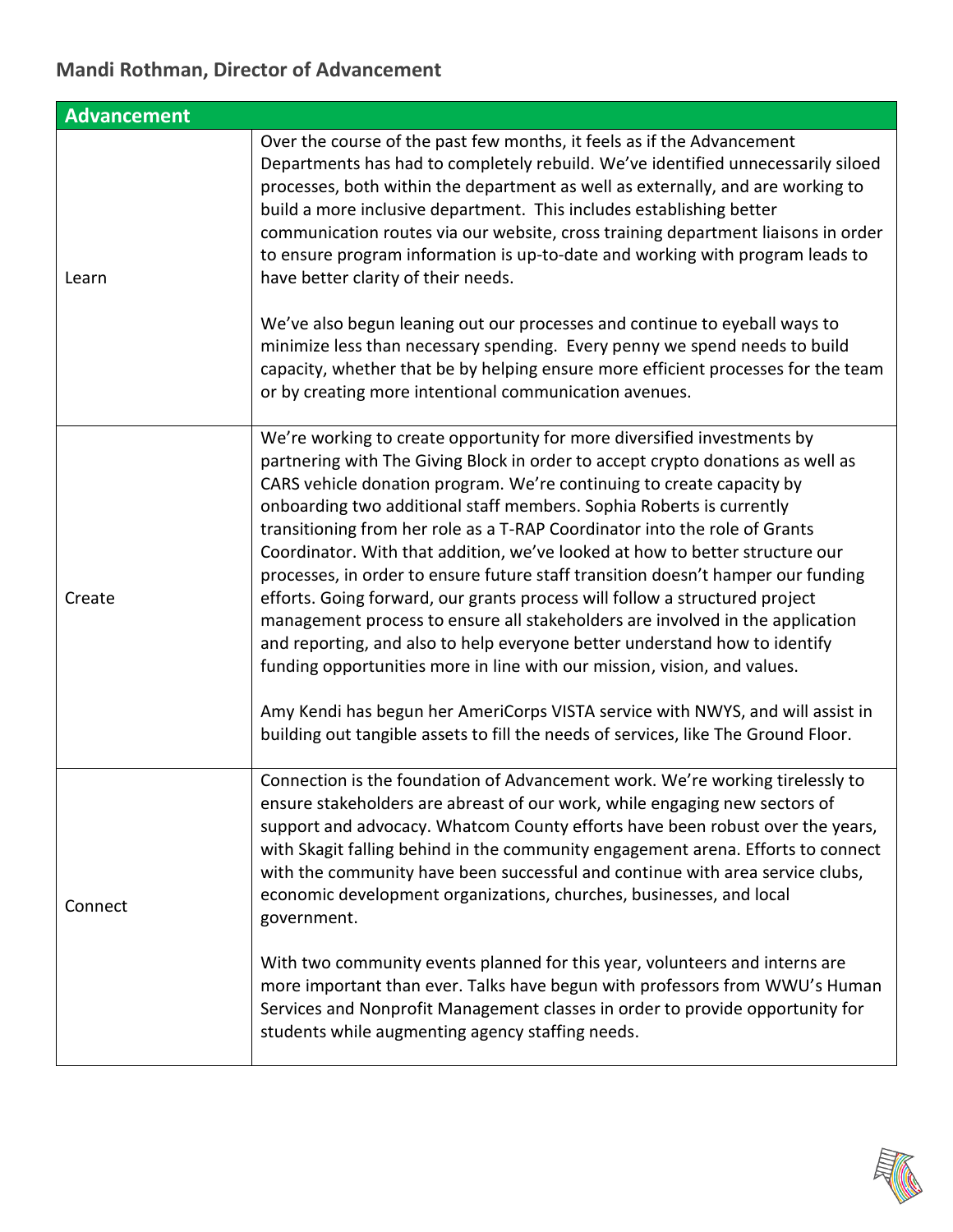## **Paula Matthysse, Director of Core Mission Support**

| <b>Core Mission Support</b> |                                                                                                                                                                                                                                                                                                                                                                                                                                                                                                                                                                                                                                                                                                                                                                                                                                                                                                                                                                                                                                                                                                                                                                                                                |
|-----------------------------|----------------------------------------------------------------------------------------------------------------------------------------------------------------------------------------------------------------------------------------------------------------------------------------------------------------------------------------------------------------------------------------------------------------------------------------------------------------------------------------------------------------------------------------------------------------------------------------------------------------------------------------------------------------------------------------------------------------------------------------------------------------------------------------------------------------------------------------------------------------------------------------------------------------------------------------------------------------------------------------------------------------------------------------------------------------------------------------------------------------------------------------------------------------------------------------------------------------|
| Learn                       | The finance team continues to focus on cross-training and team support across all<br>$\bullet$<br>roles. The team and a pilot group of staff members have trained on our new Certify<br>expense software.<br>Data Team: Ashtin Carnahan has shifted into her new role as the Associate Director of<br>Learning and Impact and has begun to take coursework to improve her skills.<br>Louis Davis is our new Maintenance Manager bringing his experience in working with<br>young people to his work to keep our facilities, our housing units and vehicles in good<br>repair and maintaining the investments in our properties.<br>PAD House: ongoing meetings with the architect and contractor are bringing us closer<br>to the final plan to submit for permitting.                                                                                                                                                                                                                                                                                                                                                                                                                                         |
| Create                      | The Finance Team is creating written standard procedures for many complex tasks<br>$\bullet$<br>across the finance cycle. We have created a rollout and training plan to onboard all<br>staff to Certify over the next two months.<br>Ashtin has drafted a plan for four projects for 2022 to implement her vision for the<br>future of the Data Team and lead NWYS into becoming a data-driven, decision-<br>making agency.<br>Louis is working on site schedules to ensure his availability to all sites and focused<br>response to work orders and emerging needs.<br>Foundational documents for the contracts with Commerce are in process.                                                                                                                                                                                                                                                                                                                                                                                                                                                                                                                                                                |
| Connect                     | Finance and Operations have shifted our pillar name to Core Mission Support to<br>$\bullet$<br>represent our foundational connection in supporting the work of every organizational<br>service. We are preparing to move from remote work to in office work next quarter<br>and hope to create an accessible and welcoming space at 106 Prospect. We are a<br>service team to staff and youth!<br>The Finance Team met with the new Board Treasurer and provided a historical<br>$\bullet$<br>overview and orientation to our accounting practices and our business model of<br>shared decision-making and transparency about our budget.<br>The Data Team moved into the 1020 office this quarter, which has increased our<br>$\bullet$<br>connection with our Core Mission Support teammates and other pillar teammates.<br>Louis spent time with the Program Managers in our large management team meeting.<br>He engaged with several staff and provided his scope of work and think partner<br>values to the team members.<br>PAD leadership is engaged in the meetings with the contractor, architect and also<br>with the funders to ensure quality communication and engagement with the<br>neighbors. |

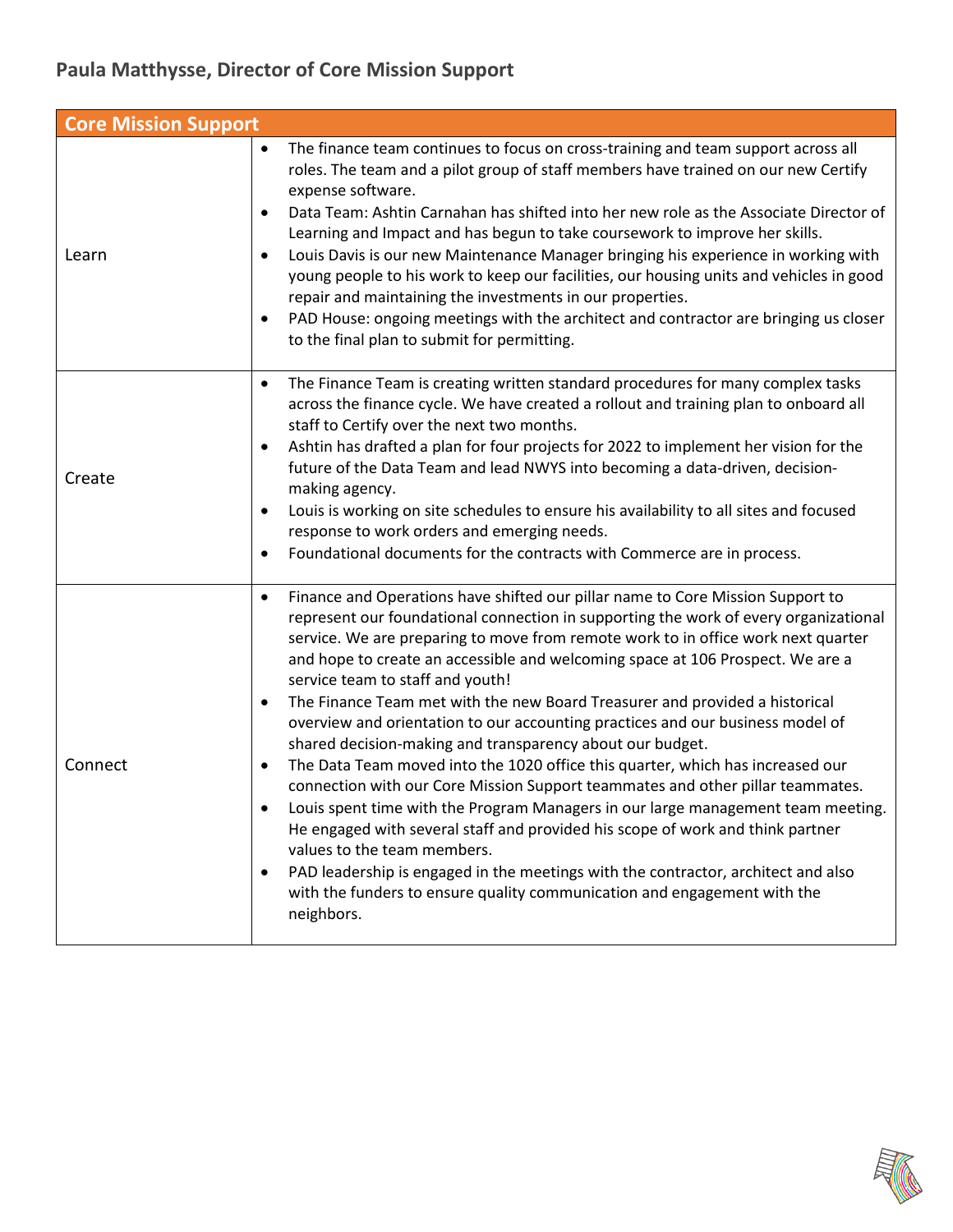## **Rachel Handy, Director of Engagement Services**

| <b>Engagement</b> |                                                                                                                                                                                                                                                                                                                                                                                                                                                                                                                                                                                                                                                                                                  |
|-------------------|--------------------------------------------------------------------------------------------------------------------------------------------------------------------------------------------------------------------------------------------------------------------------------------------------------------------------------------------------------------------------------------------------------------------------------------------------------------------------------------------------------------------------------------------------------------------------------------------------------------------------------------------------------------------------------------------------|
| Learn             | Engagement services in Skagit and Whatcom are forming what it means to "Learn, Create,<br>and Connect" in the pillar and with youth.                                                                                                                                                                                                                                                                                                                                                                                                                                                                                                                                                             |
|                   | Learning is happening in a few areas such as how we grow as a team and in inter-<br>connection with other pillars of the organization. Some learning has been more practical,<br>how to use finance tools to support the work and looking forward to learning more about<br>our data tools to inform services.                                                                                                                                                                                                                                                                                                                                                                                   |
|                   | The Anchor Community Initiative will provide an amazing opportunity to learn from the<br>young people we serve and data in this coming year.                                                                                                                                                                                                                                                                                                                                                                                                                                                                                                                                                     |
| Create            | The creation of the Engagement Service Pillar Vision is in the works and will frame a<br>strategic plan for Engagement services in both counties. Engagement acts as a front door<br>for services and provides needed continuity with other services. The vision will help<br>inform funding applications to build out the pillar, create continuity in services, and work<br>in alignment with the ACI to have a system that can say "yes" to youth when they seek<br>services and safe places to belong and thrive.<br>In the next quarter I hope to report back ways in which individual teams are applying<br>"Learn, Create, Connect" as well as an update on the larger Engagement vision. |
| Connect           | The Engagement service team has done some individual team building and connection<br>over this past quarter. This spring we will begin Engagement Pillar monthly meetings to<br>bridge connection, solution circles, and team support across the whole pillar. Assessing<br>our connection to all youth in Whatcom and Skagit Counties as well as asking the<br>question, "who are our systems serving?" is a goal for spring as we come together as a<br>team pillar.<br>Connection with all staff, volunteers, youth, and board members is an important goal in<br>the culture shift of the organization and I look forward to seeing how that evolves.                                        |

### **Luis Reyna, Director of Housing Services**

| <b>Housing</b> |                                                                                                                                                                                                                                                                                                                                                                                                                                                                                                                                                                                                                                                         |
|----------------|---------------------------------------------------------------------------------------------------------------------------------------------------------------------------------------------------------------------------------------------------------------------------------------------------------------------------------------------------------------------------------------------------------------------------------------------------------------------------------------------------------------------------------------------------------------------------------------------------------------------------------------------------------|
| Learn          | We are adapting to the constant changes that covid brings and slowly increasing<br>$\bullet$<br>our capacity throughout our different housing services.<br>• We are learning how to connect more effectively as housing pillar. We will begin<br>having larger housing meetings to discuss case management strategies and a<br>place where we can share knowledge and resources across counties.<br>Constantly learning about new funding opportunities and which will best serve<br>$\bullet$<br>our young people and strengthen the services we can offer. We are looking at<br>different voucher programs as well as funding for program operations. |
| Create         | Eviction Prevention Services are continuing to assist young people with rental<br>assistance, move in costs, and temporary hotel stays.                                                                                                                                                                                                                                                                                                                                                                                                                                                                                                                 |

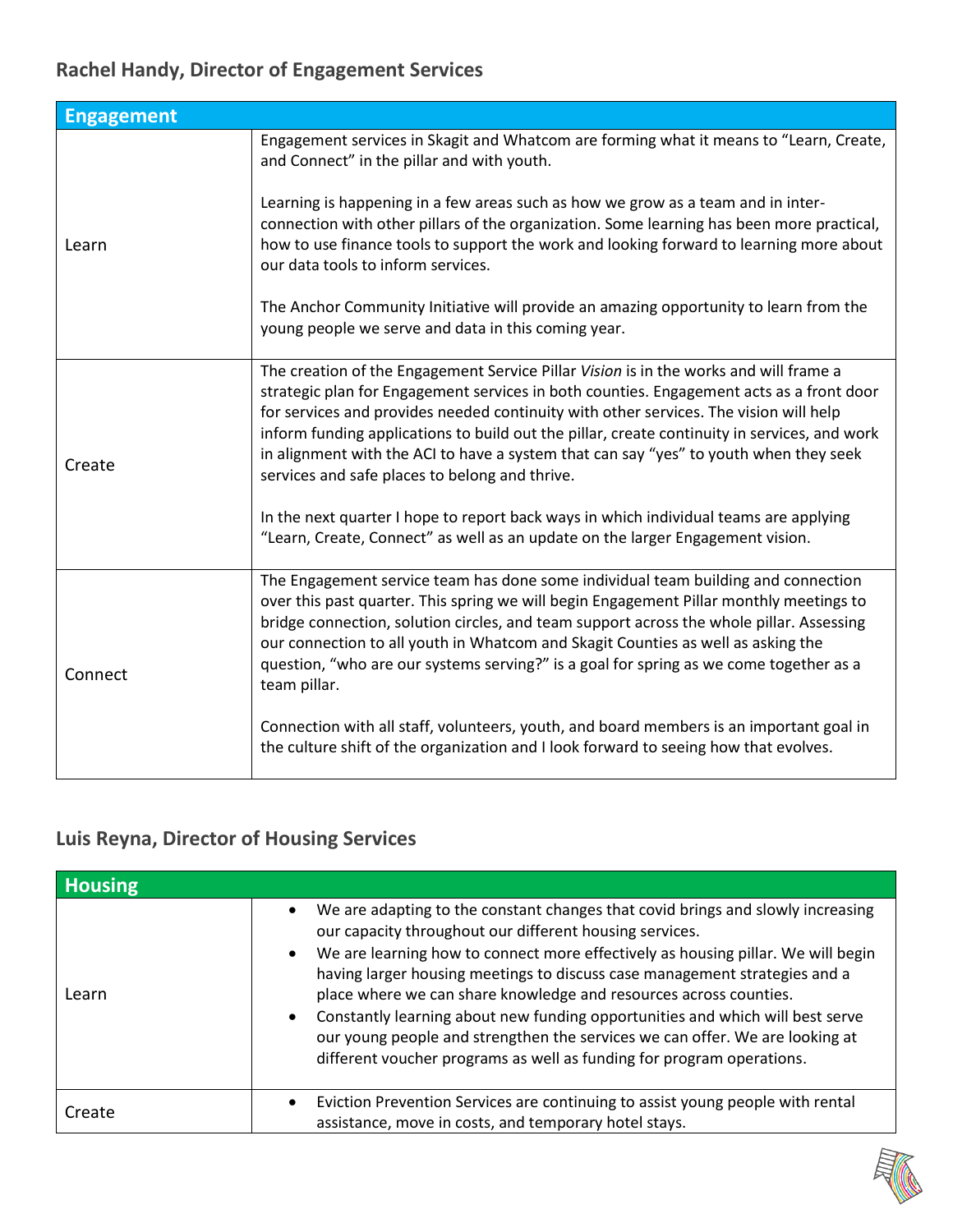|         | Creating more opportunities for growth throughout the organization and have<br>$\bullet$<br>seen various staff receive promotions and transition into management level<br>positions.<br>We have brought on additional staff members to the housing pillar to create<br>capacity for our direct service staff.                                                                                                                                                                                                       |
|---------|---------------------------------------------------------------------------------------------------------------------------------------------------------------------------------------------------------------------------------------------------------------------------------------------------------------------------------------------------------------------------------------------------------------------------------------------------------------------------------------------------------------------|
| Connect | We are constantly working on improving our relationships with Opportunity<br>$\bullet$<br>Council. We work together in 22N, RRH, ERA, and Coordinated Entry.<br>Building partnerships with the YMCA in Skagit as well as Lydia Place in Whatcom<br>$\bullet$<br>to provide diverse housing opportunities.<br>The PAD is still working on connecting with key stakeholders on the move.<br>$\bullet$<br>Working with the City, law enforcement, and neighbors to ensure a strong<br>communication plan are in place. |

# **Shantel Rapp, Director of Culture & Employee Relations**

| <b>Culture &amp; Employee Relations</b> |                                                                                                                                                                                                                                                                                                                                                                                                                                                                                                                                                                                                                                                                                      |
|-----------------------------------------|--------------------------------------------------------------------------------------------------------------------------------------------------------------------------------------------------------------------------------------------------------------------------------------------------------------------------------------------------------------------------------------------------------------------------------------------------------------------------------------------------------------------------------------------------------------------------------------------------------------------------------------------------------------------------------------|
|                                         | The Culture & Employee Relations (CER) Pillar has changed this first quarter.                                                                                                                                                                                                                                                                                                                                                                                                                                                                                                                                                                                                        |
| Learn                                   | First, we are officially no longer called Human Resources. As you can see above,<br>we are now called Culture & Employee Relations. I am thankful for this change<br>and feel the new name leads us in a more positive direction.                                                                                                                                                                                                                                                                                                                                                                                                                                                    |
|                                         | Sydney Denessen has joined CER as the Culture & Strategy Manager. I am<br>extremely happy to have her join the team. We have often worked closely<br>together, and she has felt like a member of the CER team for some time.<br>Currently, she is transitioning out of Office Manager duties and will be fully in her<br>new role April 1 <sup>st</sup> . She will be assisting with CER projects, working with Jason on<br>strategic planning, and continue to assist with board needs. In this transition time<br>we are learning where she can assist best and prioritizing CER project needs. A<br>couple of projects already identified will be staff retention and wage scale. |
|                                         | Now that we have a complete team we are learning and growing together. We<br>are setting time for more team and pillar meetings and will be doing more<br>dreaming and planning going forward. We would like to make CER a model pillar<br>for the organization.                                                                                                                                                                                                                                                                                                                                                                                                                     |
|                                         | CER is also learning to take time to recognize our accomplishments. This is<br>$\bullet$<br>something that has often been overlooked. We often complete a task and move<br>on to the next thing without recognizing the effort put into it. Please see a list of<br>this quarters accomplishments in the Connect section below.                                                                                                                                                                                                                                                                                                                                                      |
|                                         | We are working on ways to better our onboarding and orientation processes.<br>This has been ongoing work and has been put on hold the past few months, we<br>are excited to get back to it.                                                                                                                                                                                                                                                                                                                                                                                                                                                                                          |
|                                         | Kiana, Justice, Equity, Diversity, and Inclusion (JEDI) Coordinator has been<br>meeting with Maverick, Director of Community & Healing, in reviewing trainings<br>to see what we could offer to all-staff to ensure they are provided with the best<br>tools for their scope of work.                                                                                                                                                                                                                                                                                                                                                                                                |

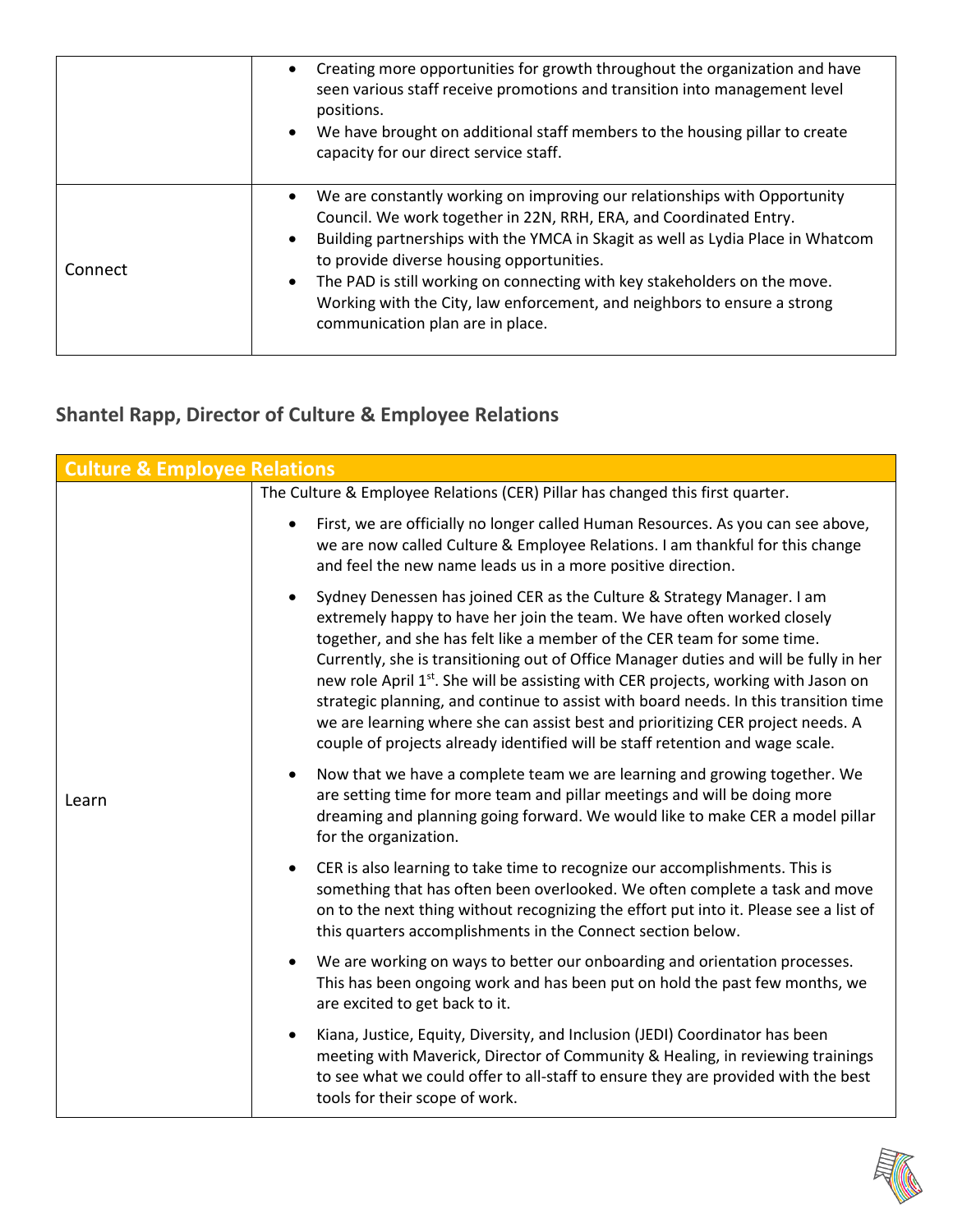|         | We are working on ways to provide supervisor training to each of our new<br>supervisors. All of our supervisors attended a supervisor training in September<br>and October of 2021 with Mike Beebe, Consultant for Leadership to Change. We<br>are hoping to continue this learning with our new supervisors.                                                                                                                                                                                                                            |
|---------|------------------------------------------------------------------------------------------------------------------------------------------------------------------------------------------------------------------------------------------------------------------------------------------------------------------------------------------------------------------------------------------------------------------------------------------------------------------------------------------------------------------------------------------|
| Create  | Having a full team provides a lot of opportunities for creating more ways to empower our<br>NWYS team and ensure we live into our Mission, Values, and Vision. We can focus more<br>on diversity in our hiring practices, work on retaining staff, take time to celebrate our<br>accomplishments, ensure staff wellness, provide trainings to learn and grow, and ideally<br>provide work satisfaction for each team member within the organization. We have work<br>to do and with this CER team I am confident that we are on our way. |
|         | Kiana, JEDI Coordinator, and the Community Advocates are busy working on many<br>projects to connect with different parts of the organization and the community. Here's a<br>list of Community Advocate updates.                                                                                                                                                                                                                                                                                                                         |
|         | <b>Black Expression Project by LaShaiah</b>                                                                                                                                                                                                                                                                                                                                                                                                                                                                                              |
|         | Purpose: The Black Expression Project will experiment with different art materials<br>to explore and define Black Youths unique and personal self-expression. Ideally,<br>participants would gain new skills that will inspire confidence and authenticity                                                                                                                                                                                                                                                                               |
|         | Open Mic Night by Oliver                                                                                                                                                                                                                                                                                                                                                                                                                                                                                                                 |
|         | An opportunity for young people to create and organize an event where they can<br>share their voice and experiences                                                                                                                                                                                                                                                                                                                                                                                                                      |
|         | Queer Youth Project (QYP) Support (Oliver, Tristan, Trevor)                                                                                                                                                                                                                                                                                                                                                                                                                                                                              |
|         | Internal Interview Assessments to gauge where staff are in their awareness and<br>٠<br>knowledge around biological sex, gender, etc. in order to provide the best<br>support to queer youth                                                                                                                                                                                                                                                                                                                                              |
|         | Local school presentations and support for individual youth                                                                                                                                                                                                                                                                                                                                                                                                                                                                              |
| Connect | Creation of a queer support in search of housing stability                                                                                                                                                                                                                                                                                                                                                                                                                                                                               |
|         | Support in the Trans Fashion closet                                                                                                                                                                                                                                                                                                                                                                                                                                                                                                      |
|         | Street Outreach Program (SOP) Support (Miguel & Tristan)                                                                                                                                                                                                                                                                                                                                                                                                                                                                                 |
|         | Meeting young people where they are at on routes                                                                                                                                                                                                                                                                                                                                                                                                                                                                                         |
|         | Providing necessities and resources to receive services                                                                                                                                                                                                                                                                                                                                                                                                                                                                                  |
|         | Teen Court Support (Trevor, Oliver and LaShaiah 1x)                                                                                                                                                                                                                                                                                                                                                                                                                                                                                      |
|         | Joining teen court to bring more awareness and conversation around youth<br>mental health                                                                                                                                                                                                                                                                                                                                                                                                                                                |
|         | Providing feedback on inclusive and non-violent communication to enhance the<br>transformative process within the judicial system for young people                                                                                                                                                                                                                                                                                                                                                                                       |
|         | WACHYA/ Legislative Awareness (Tristan, Oliver, LaShaiah)                                                                                                                                                                                                                                                                                                                                                                                                                                                                                |
|         | Attending weekly meeting to stay up to date with current bills and legislators                                                                                                                                                                                                                                                                                                                                                                                                                                                           |
|         | Bringing awareness to NWYS and young people being served as to what this<br>means and breaking it down for understanding                                                                                                                                                                                                                                                                                                                                                                                                                 |